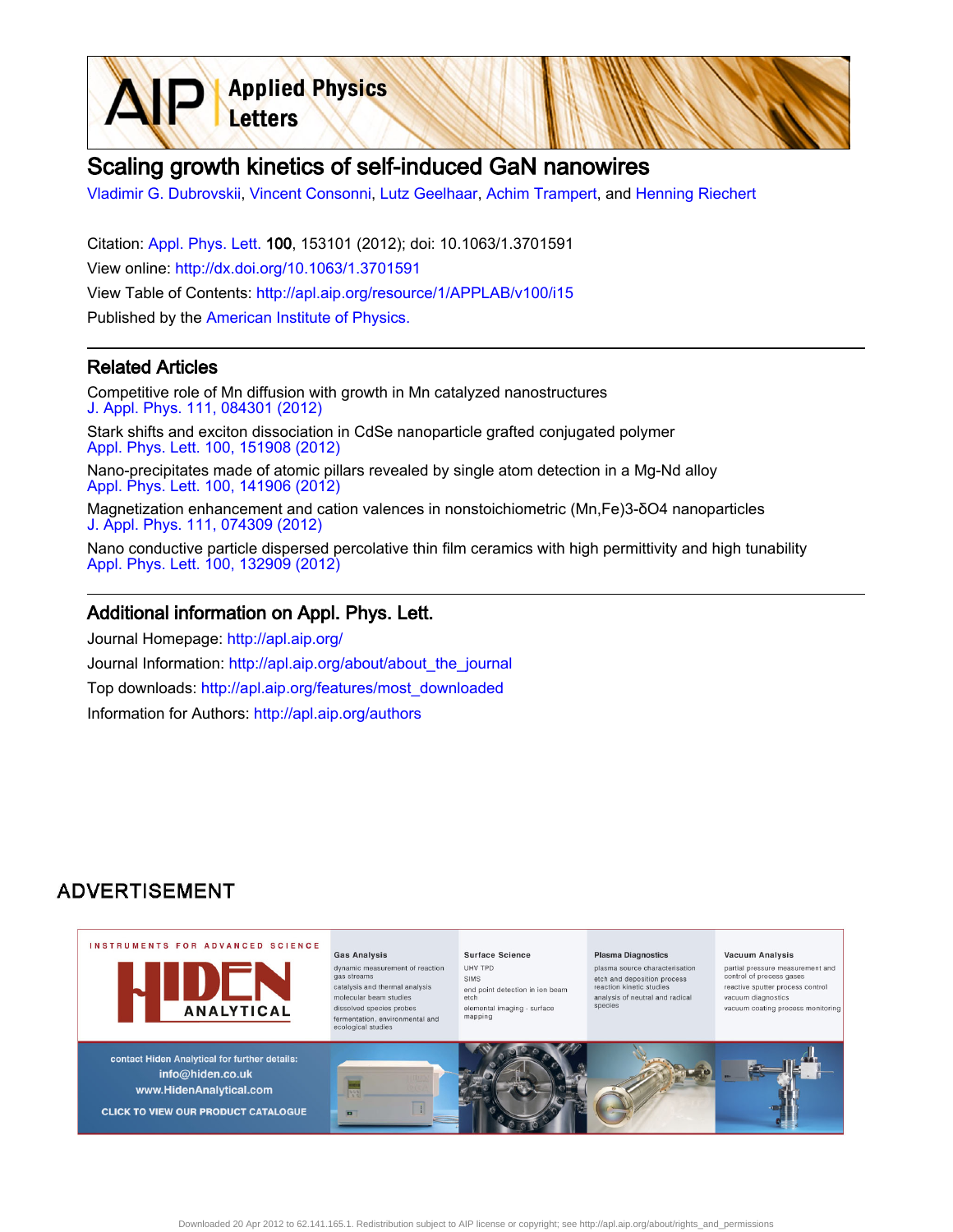## [Scaling growth kinetics of self-induced GaN nanowires](http://dx.doi.org/10.1063/1.3701591)

Vladimir G. Dubrovskii,<sup>1,2,3,a)</sup> Vincent Consonni,<sup>4,5</sup> Lutz Geelhaar,<sup>4</sup> Achim Trampert,<sup>4</sup> and Henning Riechert<sup>4</sup>

<sup>1</sup>St. Petersburg Academic University, Khlopina 8/3, 194021 St. Petersburg, Russia <sup>2</sup>Ioffe Physical Technical Institute of the Russian Academy of Sciences, Politekhnicheskaya 26, 194021 St. Petersburg, Russia <sup>3</sup>St. Petersburg State University, Physical Faculty, Peterhof, 198904 St. Petersburg, Russia <sup>4</sup> Paul-Drude-Institut für Festkörperelektronik, Hausvogteiplatz 5-7, 10117 Berlin, Germany<br><sup>5</sup>Laboratoire des Matériaux et du Génie Physique, CNRS, Granoble INP, 3 naryis Louis Née <sup>5</sup>Laboratoire des Matériaux et du Génie Physique, CNRS–Grenoble INP, 3 parvis Louis Néel 38016 Grenoble, France

(Received 16 February 2012; accepted 21 March 2012; published online 9 April 2012)

We present a kinetic model showing why self-induced GaN nanowires synthesized by molecular beam epitaxy obey the scaling growth laws. Our model explains the scaling behavior from kinetic considerations of the step flow radial growth and the shadow effect. The nanowire length L and radius R scale with time as  $[1 + C(t - t_0)]^{\alpha/(\alpha+1)}$  and  $[1 + C(t - t_0)]^{1/(\alpha+1)}$ , respectively. Consequently, the length scales with the radius as  $L \propto R^{\alpha}$ . The power index  $\alpha$  equals 2.46 in our conditions. This scaling behavior is paramount for understanding the self-induced growth of nanowires in general as well as for tuning their morphology to the desired properties.  $\odot$  2012 American Institute of Physics. [\[http://dx.doi.org/10.1063/1.3701591](http://dx.doi.org/10.1063/1.3701591)]

Semiconductor nanowires (NWs) have recently gained much attention from the viewpoints of fundamental properties and possible implication as building blocks of future nanoelectronic,<sup>[1](#page-4-0)</sup> nanophotonic,<sup>[2](#page-4-0)</sup> and nanosensing<sup>[3](#page-4-0)</sup> devices. In particular, self-induced GaN NWs grown on silicon substrates $4-11$  enable a dramatic reduction of dislocation density, thus opening a new way for the monolithic integration of optical nanostructures with otherwise unattainable properties with the existing microelectronic platform. However, many important features of the self-induced growth of NWs are not well understood so far. In contrast to NWs obtained by the catalytic vapor-liquid-solid (VLS) process, $1-3,12-15$ self-induced GaN NWs start from the Volmer-Weber threedimensional islands that nucleate on the surface at the growth initial step.<sup>[4,7–9](#page-4-0),[11](#page-4-0)</sup> In Ref. [16](#page-4-0), we have considered the thermodynamic driving force for the island-to-NW shape transformation in the case of GaN NWs grown on Si(111) substrates covered with an amorphous  $Si_xN_y$  interlayer. It has been shown that the transformation is driven by the ani-sotropy of surface energies<sup>[9](#page-4-0)</sup> coupled with the growth anisotropy such that the NW length increases super-linearly with the radius following the scaling dependence  $L \propto R^{\alpha}$ . The power index  $\alpha$  is larger than one and has been found to equal 2.46 in our conditions of molecular beam epitaxy (MBE). However, neither physical explanation nor theoretical consideration is known by this end to support such a scaling behavior.

In this paper, we present more experimental data on GaN NWs synthesized by MBE, demonstrating the scaling length-time, radius-time, and consequently the length-radius dependences. We then develop a theoretical model that is capable of explaining the observed scaling from kinetic considerations. The scaling growth law provides explicitly the time dependences of NW length and radius, showing a good fit with the experimental data. The scaling properties are paramount for understanding the self-induced growth of NWs in general as well as for controling their morphology during MBE growth.

GaN NWs were grown on Si(111) substrates by plasmaassisted MBE as described in Refs. [8,](#page-4-0) [9,16](#page-4-0) and [17](#page-4-0). In brief, the active nitrogen species and gallium atoms were supplied by a plasma source and by an effusion cell, respectively. Prior to NW growth, the substrates were exposed to an active nitrogen flux for 5 min, resulting in the formation of a continuous  $Si_xN_y$  amorphous interlayer with a thickness of about 2 nm. The nominal gallium and nitrogen rates were fixed to 0.28 and 0.045 nm/s, respectively; the substrate temperature T was kept constant at  $780^{\circ}$ C in all experiments, while the growth time was varied. In-situ reflection high energy electron diffraction (RHEED) measurements were performed with an incident electron beam angle to the substrate of  $3^\circ$ . As discussed in Ref. [8,](#page-4-0) the total growth time for the selfinduced approach is the sum of the incubation time necessary for the nucleation of spherical cap islands, of the transition time required for the shape transformation to NWs, and of the actual (i.e., elongation) growth time corresponding to the NW growth phase. In our experiments, the actual NW growth time was varied from 270 to 22 770 s.

The length  $L$  and radius  $R$  of individual NWs were assessed from transmission electron microscopy (TEM) and field-emission scanning electron microscopy (SEM) images of samples grown for different times. The NW length and radius were assessed among a population of more than 50 NWs, taking into account both the incubation and the transition time that are needed before the NW growth starts and the coalescence effects at a later growth stage. Symbols in Fig. [1](#page-2-0) present the measured length-radius dependence, with typical SEM images shown in the inserts. The curve in Fig. [1](#page-2-0) corresponds to the power law fit  $L = 0.132 R^{2.46}$  giving the scaling super-linear behavior.<sup>[16](#page-4-0)</sup> The length-time and radiustime dependences will be discussed later on. Despite that the a)Electronic mail: dubrovskii@mail.ioffe.ru. experimental data are noisy due to the random character of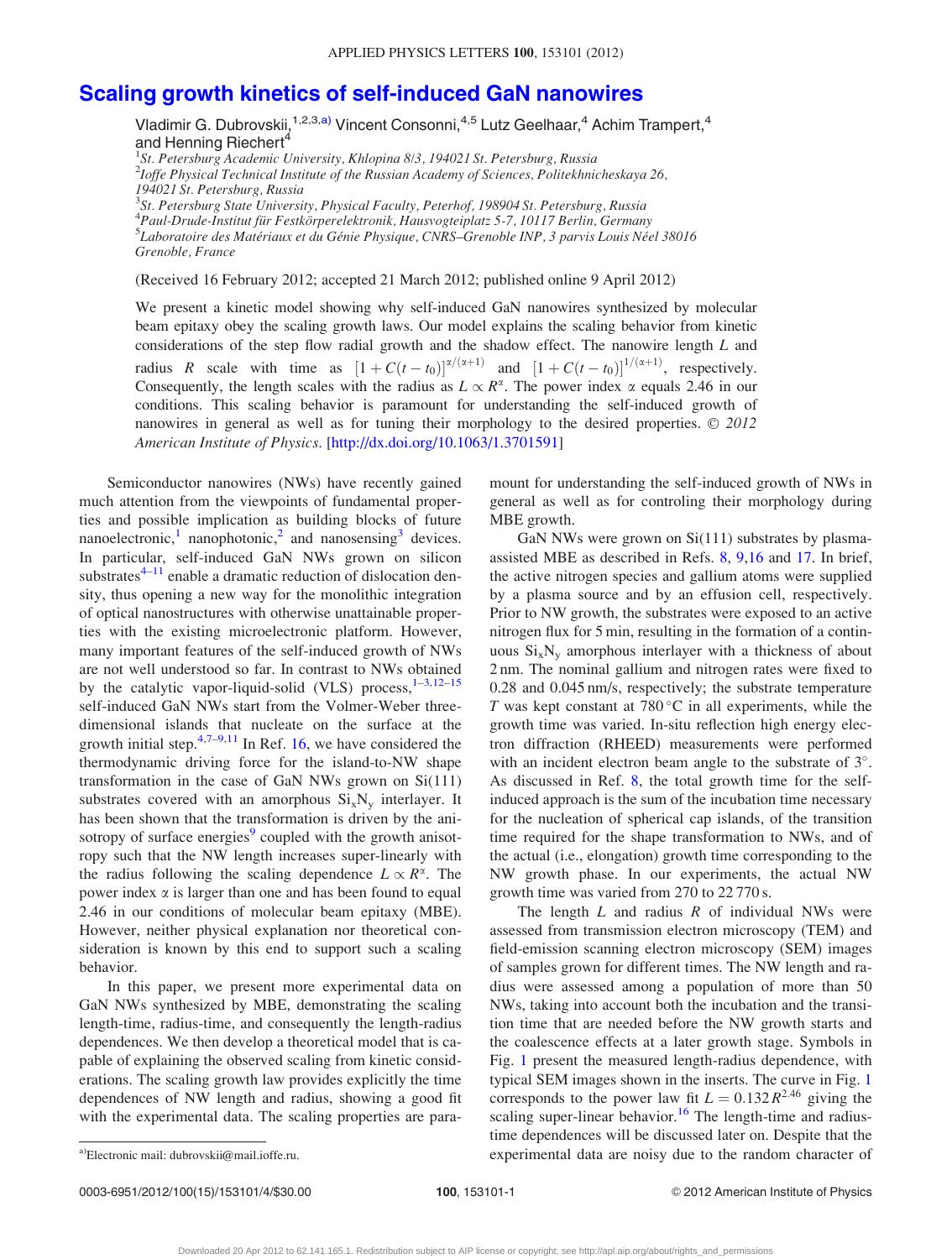<span id="page-2-0"></span>

FIG. 1. Scaling length-radius dependence of self-induced GaN NWs: the experimental curve (symbols) fitted by the power law  $L = 0.132 R^{2.46}$ ; the inserts showing typical plan (a) and top view (b) SEM images of samples grown for 3 h.

NW nucleation (particularly for shorter times), our findings clearly demonstrate that the NWs have a small aspect ratio of the order of one right after the shape transformation but then become highly anisotropic because their length increases with time much faster than the radius. $6,16$  This feature should be considered fundamental in the self-induced approach and requires a new theoretical insight into the kinetics of GaN NW growth.

Our model of self-induced, Ga-limited NW growth is illustrated in Figs. 2 and 3. In Fig. 2, we consider a single NW, while Fig. 3 shows the shadow effect on the given NW originating from the neighboring NWs. The cylindrical NW having the length  $L$  and radius  $R$  at time  $t$  elongates due to the direct impingement from the beam intercepting the top facet and the surface diffusion. The diffusion length of Ga adatoms on the NW sidewalls, denoted as  $\lambda$ , is limited by either desorption or incorporation and amounts to only few tens of nanometers at the typical MBE temperatures.<sup>[6,10,17](#page-4-0)</sup> This is the main difference between the growth of GaN and other III-V NWs, where the diffusion length is usually very large, of the order of several micrometers. $13-15,18$  $13-15,18$  $13-15,18$  As long as L is smaller than  $\lambda$ , all Ga atoms will reach the top and con-



FIG. 2. Schematics of different growth scenarios for a single NW (low NW density): yellow part—NW surface contributing to the elongation, magenta parts—desorption areas, grey parts—radial growth, blue layers show the growing shells; (a)—no radial growth, (b)—radial growth by the sidewall nucleation, (c)—radial growth by the step flow with many steps, (d)—radial growth by the step flow with just one step anytime.



FIG. 3. Shadow effect on a given NW (high NW density): (a)—shadowing decreases the sidewall collection height from  $L - \lambda$  to  $\lambda_0 - \lambda$ , (b)—shadowed zones showing that in a dense NW forest the influx onto the bottom part of the height  $L - \lambda_0$  in (a) gets almost completely blocked.

tribute into the NW elongation. Radial extension at  $L < \lambda$  is unlikely.

After this short stage (say, after time  $t_0$  from the beginning of deposition), the NW length will exceed the length  $L_0 \sim \lambda$ , and the growth will acquire the steady state character. Gallium atoms collected by the topmost NW part of height  $\lambda$  migrate to the top facet. The elongation rate of a NW with  $L \ge L_0$  is therefore given by the conventional equation $14,17$  $14,17$  $14,17$ 

$$
\frac{\pi R^2}{\Omega} \frac{dL}{dt} = \left(\frac{\chi_f J \sin\varphi}{\pi} - J_{top}\right) 2\pi R \lambda + (\chi_{top} J \cos\varphi - J_{des}) \pi R^2.
$$
\n(1)

The left hand side describes the net flux of Ga adatoms into the NW contributing to its elongation, with  $\Omega$  as the elementary volume of a GaN pair in the solid. The first term in the right hand side stands for the resulting diffusion flux collected from the area  $2\pi R\lambda$  of the topmost NW part at the arrival rate J making the angle  $\varphi$  to the NW growth axis. The  $\chi_f$  is the accommodation coefficient at the sidewalls accounting for possible scattering of Ga. The coefficient  $1/\pi$  in the arrival rate is the geometrical factor of MBE growth showing that the beam sees the surface area  $2R\lambda$ , not  $2\pi R\lambda$ . The parameter  $J_{top}$  represents the reverse flux of gallium from the top facet to the sidewalls, which equals the arrival rate at the equilibrium conditions.<sup>[13–15,17](#page-4-0)</sup> All gallium atoms diffusing from the top will evaporate. The second term accounts for the direct impingement onto the top facet  $(\chi_{top}J\cos\varphi, \text{ with}$  $\chi_{top}$  as the accommodation coefficient at the top) and desorption from the top facet  $(J_{des})$ .

Gallium atoms collected by the remaining surface area of NW sidewalls,  $2\pi R(L - \lambda) \cong 2\pi RL$  at  $L > L_0$ , may contribute to the radial growth. Denoting the percentage of Ga adatoms that can reach the incorporation sites as  $\psi$ , we can write quite generally

$$
\frac{2\pi R L}{\Omega} \frac{dR}{dt} = \left(\frac{\chi_f J \sin\varphi}{\pi} - J_{SW}\right) 2\pi R L \psi.
$$
 (2)

Here,  $J_{SW}$  is the desorption flux of gallium from the sidewalls, which equals the arrival rate when no lateral growth occurs. Introducing the equivalent deposition rate,  $V = \Omega J \cos \varphi$ , Eqs. (1) and (2) can be put in the form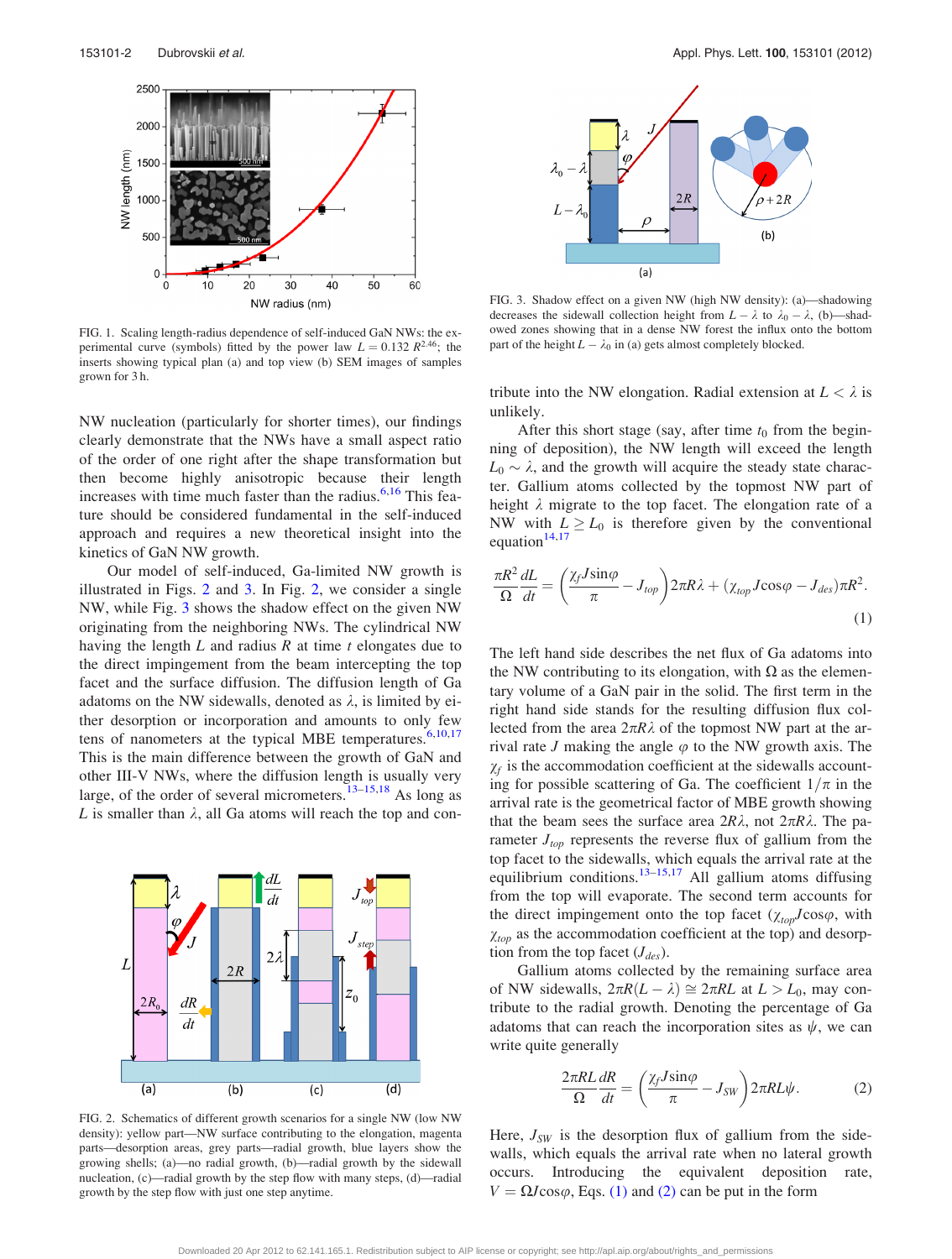$$
\frac{1}{V}\frac{dL}{dt} = \frac{a}{R} + c; \ \frac{1}{V}\frac{dR}{dt} = B\psi,
$$
\n(3)

<span id="page-3-0"></span>where  $a = (2\chi_f g_f \lambda \tan\varphi)/\pi$ ,  $c = \chi_{top} g_{top}$ ,  $B = (\chi_f g_{SW} \tan\varphi)/\pi$ ,  $g_f = 1 - (\pi J_{top})/(\chi_f J \sin\varphi)$ ,  $g_{top} = 1 - J_{des}/(\chi_{top} J \cos\varphi)$ , and  $g_{SW} = 1 - (\pi J_{SW})/(\chi_f J \sin\varphi)$ . The constant growth rate c in the first Eq. [\(3\)](#page-2-0) can often be neglected, because the sidewall collection is more efficient than that of the top facet for sufficiently small radii. With a time-independent  $R$ , this yields the typical diffusion-like length-radius dependence of the form<sup>o</sup>  $L \propto 1/R$  at a given moment of time.

We first consider the incorporation probability  $\psi$  for a single NW. Four possible scenarios of sidewall incorporation are illustrated in Fig. [2.](#page-2-0) If the diffusion length is limited by desorption ( $\psi = 0$ , Fig. [2\(a\)](#page-2-0)), all adatoms collected by the lower part of NW would re-evaporate, and the growth would proceed at a constant radius determined at the nucleation stage (where the island to NW growth transformation occurs<sup>[9,16](#page-4-0)</sup>). Growth with a constant radius is not typical for our self-induced GaN NWs, as demonstrated by Fig. [1](#page-2-0). Under the conditions shown in Fig.  $2(b)$ , all adatoms collected by the sidewalls would be incorporated into the NW, yielding  $\psi = 1$ . Integrating the second Eq. [\(3\)](#page-2-0) with the initial condition  $R(t = t_0) = R_0$  (where  $R_0$  is the radius acquired at the nucleation stage) readily gives  $R(t) = R_0 + BV(t - t_0)$ . Inserting this into the first Eq.  $(3)$  and integrating, we obtain a combination of linear and logarithmic growth laws,  $t - t_0$ and  $\ln(t - t_0)$ , showing that the length cannot increase superlinearly with R. Since the case of  $\psi = 1$  corresponds to the diffusion length limited by the sidewall nucleation, $19$  which normally happens at low temperatures, our considerations well explain why self-induced GaN NWs can be obtained only at relatively high growth temperatures. $4-11,16,17$  $4-11,16,17$  $4-11,16,17$ 

Scenarios shown in Figs.  $2(c)$  and  $2(d)$  relate to the core-shell radial growth by the step flow. The shells most probably start from the base, since the NW-substrate rectan-gular interface provides a perfect site to create the step.<sup>[10](#page-4-0)</sup> In this case, the incorporation probability is given by  $\psi = (2\lambda)/z_0$ , where  $z_0$  is the distance between the steps<sup>[20](#page-4-0)</sup> (Fig.  $2(c)$ ). If  $z_0$  is smaller than L, the NW would become tapered, with the inclination angle of the sidewalls to the NW growth axis given by  $\tan \beta = h/z_0$  (where h is the height of the step). Tapering is not typical for self-induced GaN NWs. The only possibility to preserve the cylindrical geometry in the step flow model thus yields  $z_0 = L$  and  $\psi = (2\lambda)/L$ , that is, just one surface step on the sidewalls anytime (Fig.  $3(d)$ ).

Let us now see how the shadow effect influences the NW growth by MBE. As shown in Fig. [3](#page-2-0), the bottom part of given NW is shadowed by the neighboring NWs, so that only the top part of length  $\lambda_0 = \rho \cot \omega$  (where  $\rho \approx 1/$  $\sqrt{\pi N}$  is the average spacing between the NWs and N is the NW density) is exposed to the Ga flux. The lower part is blocked out when the Ga beam is intercepted with one of neighboring NWs (Fig.  $3(b)$ ). Under the assumption of a dense NW forest, it can be said that almost no atoms impinge the sidewalls below the height  $L - \lambda_0$ . If the surface nucleation is enabled everywhere on the sidewall surface exposed to the flux, the incorporation probability in a dense NW array is given by  $\psi = (\lambda_0 - \lambda)/L$ .

With neglect of  $c$  in the first Eq.  $(3)$ , the kinetic equations in the growth modes presented in Figs.  $2(d)$  and [3](#page-2-0) (more generally, whenever  $\psi$  is inversely proportional to L) take the form

$$
\frac{1}{V}\frac{dL}{dt} = \frac{a}{R}; \frac{1}{V}\frac{dR}{dt} = \frac{b}{L}.
$$
 (4)

Here,  $b = (2\chi_f g_{SW}\lambda \tan\varphi)/\pi$  for the step flow growth and  $b = [\chi_f g_{SW}(\lambda_0 - \lambda) \tan \varphi]/\pi$  for the nucleation-mediated growth of a shadowed NW. Integrating this system with the initial conditions  $L(t = t_0) = L_0$  and  $R(t = t_0) = R_0$  leads to the scaling growth laws of the form

$$
L = L_0 \left[ 1 + \frac{(\alpha + 1)}{\alpha} \frac{aV(t - t_0)}{L_0 R_0} \right]^{\alpha/(\alpha + 1)},
$$
  
\n
$$
R = R_0 \left[ 1 + \frac{(\alpha + 1)}{\alpha} \frac{aV(t - t_0)}{L_0 R_0} \right]^{1/(\alpha + 1)},
$$
  
\n
$$
L = L_0 \left( \frac{R}{R_0} \right)^{\alpha}.
$$
 (6)

The power index  $\alpha$  is given by

$$
\alpha = \frac{a}{b} = \frac{\chi_f J \sin\varphi - \pi J_{top}}{\chi_f J \sin\varphi - \pi J_{step}}, \alpha = \frac{2[\chi_f J \sin\varphi - \pi J_{top}]}{(\lambda_0/\lambda - 1)[\chi_f J \sin\varphi - \pi J_{SW}]},
$$
\n(7)

for the step-flow growth and for the shadowed NWs, respectively. Therefore, the scaling index depends not only on the material parameters but also on the growth conditions. The quantity  $J_{step}$  in Eq. (7) equals  $J_{SW}$  for the step flow growth. This term originates from the reverse diffusion flux from the step (see Fig.  $3(d)$ ).

The general condition for the super-linear growth is given by the inequality  $\alpha > 1$ . For the step flow, this is reduced to  $J_{step} > J_{top}$ , the condition which seems reasonable. Indeed, the reverse diffusion fluxes from the top and the step should be proportional to the equilibrium adatom concentrations on the top facet and on the sidewalls, respectively. The NW elongation must proceed by successive nucleation of NW monolayers, which requires sufficient ada-tom supersaturation on the top facet.<sup>[14](#page-4-0)</sup> This supersaturation is achieved by the gallium deposition from the beam. Same deposition process does not provide high enough supersaturation on the sidewalls to onset the nucleation there, so that the radial growth proceeds by the step flow alone. This strongly suggests that the equilibrium adatom concentration on the sidewalls is noticeably larger than on the top facet, yielding the inequality  $J_{step} > J_{top}$  during the entire growth process. As for the shadow effect, typical values of  $\lambda_0 = 147$  nm at  $N = 10^{10}$  cm<sup>-2</sup>,  $\varphi = 21^{\circ}$ , and  $\lambda = 45$  nm (Ref. [17](#page-4-0)) yield  $2/(\lambda_0/\lambda-1) \cong 1$ , so that the inequality  $\alpha > 1$ can be easily ensured at  $J_{SW} > J_{top}$ .

The scaling growth behavior is very important for deducing useful information regarding the kinetic parameters. Indeed, measuring the length-radius, length-time, and radius-time dependences and fitting them by Eqs. (5) and (6) enables the determination of the scaling index  $\alpha$  and the effective diffusion length a. As follows from Fig. [1](#page-2-0), our